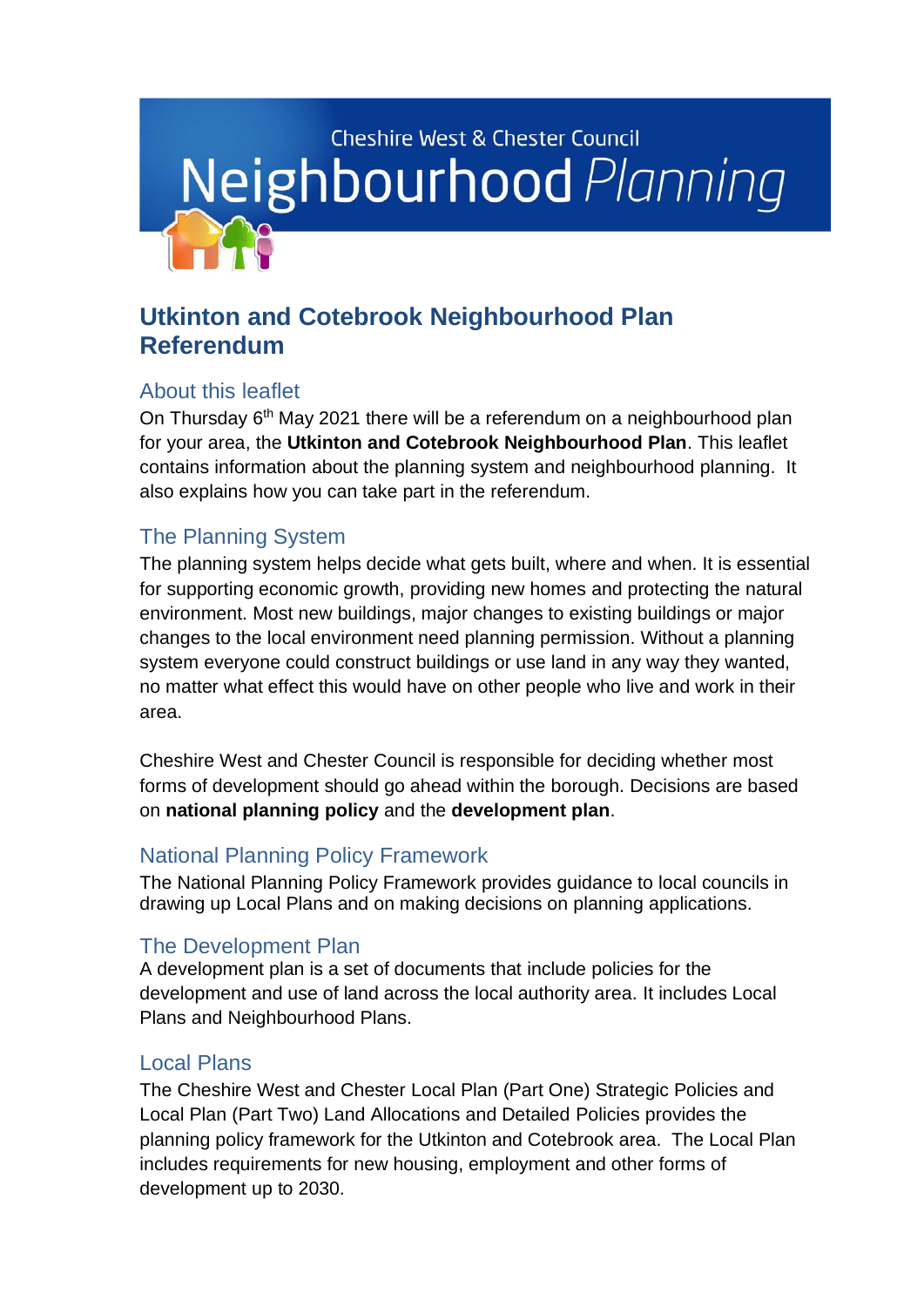### Neighbourhood Plans

#### What are they?

Their purpose is to give local communities greater influence on future development in their local area by establishing a set of policies which will be used in making decisions on planning applications.

Neighbourhood plans are required by law to meet certain "Basic Conditions". They must take account of national planning policy and the Local Plan. They must contribute to achieving sustainable development and be compatible with EU obligations and human rights requirements. Importantly, they should not be used to prevent development which is allowed for in the Local Plan.

#### Who makes them?

Neighbourhood plans are prepared by town or parish councils or specially established neighbourhood forums. There is a set process that must be followed to make a plan.

#### How are they made?

The plan must be prepared through a process of consultation with local residents and businesses. An independent examiner then reviews the plan and checks whether it meets the basic conditions and other legal requirements. The examiner reports on whether any changes should be made to the plan and whether it should proceed to the referendum stage.

At the referendum, local residents can vote on whether the neighbourhood plan should be used to help decide planning applications in the area. All those registered to vote within the neighbourhood area are entitled to vote in the referendum.

#### What status do Neighbourhood Plans have?

If more than half of those voting have voted in favour of the neighbourhood plan, the local planning authority must make it part of the development plan for the area. This means that the plan will be used as a basis for making decisions on planning applications.

Additional information in relation to neighbourhood planning is available on the following website: <https://www.gov.uk/guidance/neighbourhood-planning--2>

#### The Utkinton and Cotebrook Neighbourhood Plan

The Utkinton and Cotebrook Neighbourhood Plan has been produced by a Neighbourhood Plan Steering group on behalf of Utkinton and Cotebrook Parish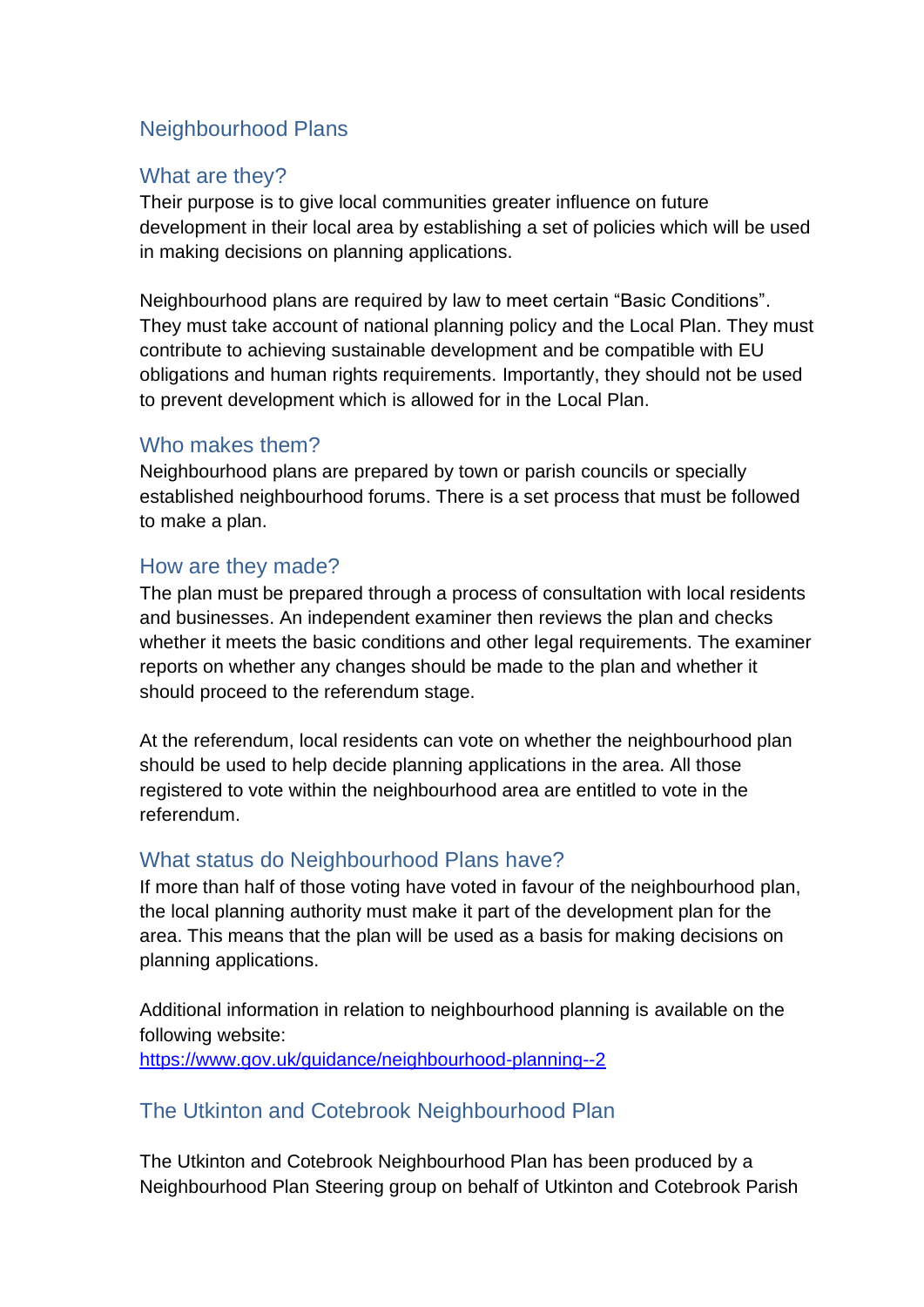Council. Preparation of the plan has followed the legal requirements and it has recently been subject to an independent examination. The examiner produced a report on the plan which concluded that, with some minor changes, the plan meets the necessary tests. Cheshire West and Chester Council has agreed with the examiner's conclusions. The plan can now proceed to referendum.

### The Referendum

The referendum will take place on **Thursday 6 th May 2021**.

A referendum asks you to vote "yes" or "no" to a question. For this referendum the question you will be asked is:

**"Do you want Cheshire West and Chester Council to use the Neighbourhood Plan for the Utkinton and Cotebrook area to help it decide planning applications in the neighbourhood area?"**

You show your choice by putting a cross (X) in the 'Yes' or 'No' box on your ballot paper. Put a cross in only **one** box or your vote will not be counted.

#### **More detailed information on the Referendum is available in the Referendum Information Statement.**

### Further information

The following documents are available to help you to decide how to vote:

- The Utkinton and Cotebrook Neighbourhood Plan:
- The report of the independent examiner;
- A summary of the representations submitted to the independent examiner;
- A statement by the local planning authority that the draft plan meets the basic conditions and complies with the relevant legislation:
- This note for information.

The specified documents listed above can be viewed via the following link:

[www.cheshirewestandchester.gov.uk/neighbourhoodplanning](http://www.cheshirewestandchester.gov.uk/neighbourhoodplanning)

The documents can also be viewed online at the following Council offices, however due to COVID-19 restrictions, an appointment must be made in advance by contacting: [emma.lawrence@cheshirewestandchester.gov.uk](mailto:emma.lawrence@cheshirewestandchester.gov.uk) 01244 977265

- HQ, 58, Nicholas Street, Chester, CH1 2NP;
- Wyvern House, The Drumber, Winsford, CW7 1AH;
- Civic Way, 4, Civic Way, Ellesmere Port, CH65 0BE